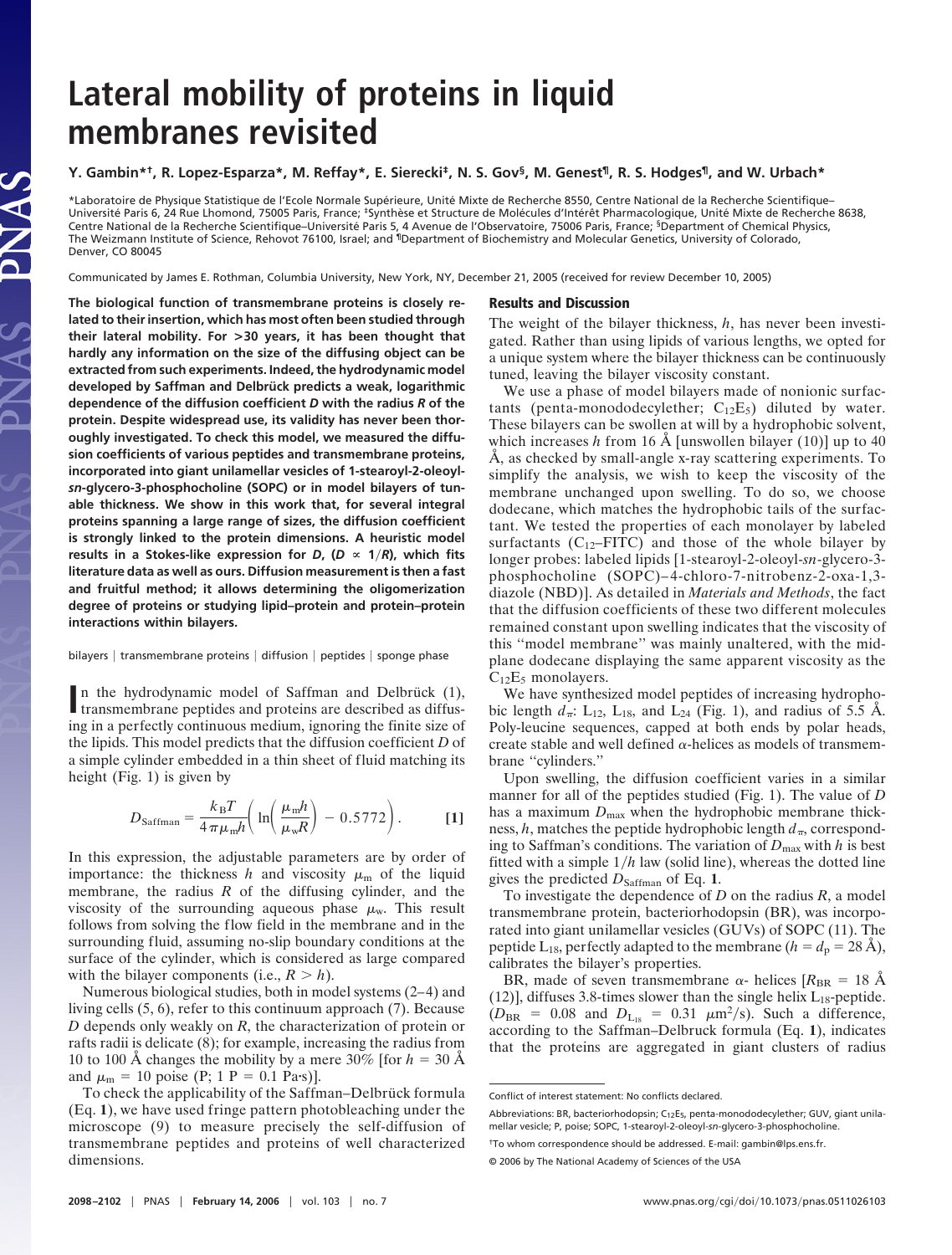

**Fig. 1.** Peptides used and their *D* variations versus bilayer thickness *h*. (*Top*) The parameters used in the Saffman–Delbrück model (Eq. 1), in the case of peptides diffusing in a giant unilamellar vesicle (GUV) made of SOPC. (*Middle*) A summary of the properties of the peptides used, their sequences, and their hydrophobic length  $d_{\pi}$ . The right-hand column gives the measured diffusion coefficient of these peptides in single GUVs. The diffusion coefficient was determined by using evanescent fluorescence recovery after pattern photobleaching technique. The data are typically averaged 200 vesicles. (*Bottom*) The variation of the diffusion due to the swelling of the  $C_{12}E_5$  bilayer for the three analog peptides  $L_{12}$  ( $\bullet$ ),  $L_{18}$  ( $\Box$ ), and  $L_{24}$  ( $\bullet$ ). For each peptide, five sets of experiments allowed us to obtain average values with a reproducibility of  $>5%$  (the symbol size). The dotted line is the fit with the Saffman–Delbrück model (Eq. 1), using only one adjustable parameter,  $\mu_{\rm m}$ . The radius was taken as 5.5 Å and the viscosity of water as 0.01 P, leading to  $\mu_{\sf m}$  = 2.94 P. The solid line represents a simple 1*h* dependence. Note that the relative *D* variations are the same in C<sub>12</sub>E<sub>5</sub> bilayers and in SOPC membranes: for *h* = 28 Å, L<sub>24</sub> diffuses 30% slower than  $L_{18}$ ;  $L_{12}$  and  $L_{18}$  have similar mobilities.

 $R_{\text{Saffman}} = 0.48 \mu \text{m}$ .<sup>|</sup> However, confocal microscopy shows no such large objects, but a homogeneous fluorescence distribution in agreement with previous electron-microscopy results (13, 14) that favor a monomeric state (in the dark state of the lightactivated protein). Thus, the  $D_{BR}$  value suggests a  $1/R$  behavior because  $D_{\text{BR}}/D_{\text{L}_{18}} \approx R_{\text{L}_{18}}/R_{\text{BR}}$ .

This behavior, in contrast to the Saffman–Delbrück prediction, is supported by literature. In Fig. 2, we gather published

$$
\frac{R_{\text{BR}}}{R_{L_{\text{1g}}}} = \text{exp}\Bigg[\left(1-\frac{D_{\text{BR}}}{D_{L_{\text{1g}}}}\right) \times \left(\ln\bigg(\frac{\mu_\text{m} h}{\mu_\text{w} R_{L_{\text{1g}}}}\bigg) - 0.5772\bigg)\Bigg] = 880;
$$

 $R_{BR} = 880 \times 5.5 = 4,840 \text{ Å}.$ 



bilayers. Crosses correspond respectively from the left to monomers, dimers, trimers, tetramers, and hexamers of transmembrane peptides (15). The square symbols at *R* = 15, 18, and 30 Å correspond, respectively, to acetylcholine receptor (AChR), BR, and SR-ATPase (16). The solid line is a 1/R fit, and the dashed line represents the prediction of Saffman's model, using  $h$  = 28 Å,  $\mu_{\sf m}$  = 1.75 P, and  $\mu_{\text{w}} = 1$  cP as in ref 15.

diffusion coefficients of transmembrane peptides (15) and various proteins (16). The *D* variations, normalized by the lipid diffusion, show a continuous decrease of mobility, fitted by a simple  $1/R$  law.

Furthermore, two recent studies allow the comparison of diffusion coefficients of two large transmembrane objects embedded in the same membrane. In the first (17), the mobilities of MscL  $[R = 25 \text{ Å } (18)]$  and LacS  $[R = 32 \text{ Å } (19)]$  differ by a factor of 1.3 corresponding to the ratio of their radii. In the second (14), a  $1/R$  law fits correctly the data obtained by FCS and freeze-fracture electron microscopy on photo-activated, oligomerized BR.

We then switched back to the  $C_{12}E_5$  bilayers, with incorporated proteins, for further investigation (Fig. 3). A simple test was first performed by using biotinated  $L_{12}$  peptides embedded in bilayers adapted to match their length  $(h = d_{\pi} = 21 \text{ Å})$ .

When water-soluble streptavidin is grafted onto one transmembrane peptide, the observed decrease of  $D_{L_{12}}$  is only 3%. However, when the peptide concentration is twice as large as the streptavidin concentration, stable dimers are formed. The diffusion coefficient of such dimers is half that found for monomers. The object created is anisotropic, but the equivalent size calculated using Eq. **1** seems grossly overestimated: the dimer would be equivalent to a cylinder of radius  $R_{\text{Saffman}} = 138$  Å (considering the viscosity of the model bilayers  $\mu_{\rm m} = 2.94$  P, its thickness  $h = 21$  Å, and  $\mu_w = 10^{-2}$  P). On the contrary, as indicated Fig. 3, the variation observed is compatible with a 1*R* dependence.\*\*

The above experiments confirm that the diffusion coefficient is rather insensitive to the size  $R_w$  of the polar heads, because of the high viscosity contrast ( $\approx \mu_m h / \mu_w R_w$ ) between the bilayer

**BIOPHYSICS**

**BIOPHYSICS** 

Considering the peptide L<sub>18</sub> ( $d_p = h = 28$  Å,  $R = 5.5$  Å), the viscosity  $\mu_m$  of the SOPC bilayer at 20°C is calculated at  $\mu_{\rm m}$ =33 P. The apparent radius of BR was then obtained from:

<sup>\*\*</sup>Peptides are separated by 20 Å because of the structure of streptavidin. The dimer thus forms an anisotropic object of minor axis 5.5 Å and major axis 15.5 Å. From the area covered: 11  $\times$  (5.5  $+$  20  $+$  5.5) = 341 Å<sup>2</sup>, and using  $R$  =  $\sqrt{Area/\pi}$ , we estimated at 10.5  $\pm$ 1 Å the radius of the assembly created.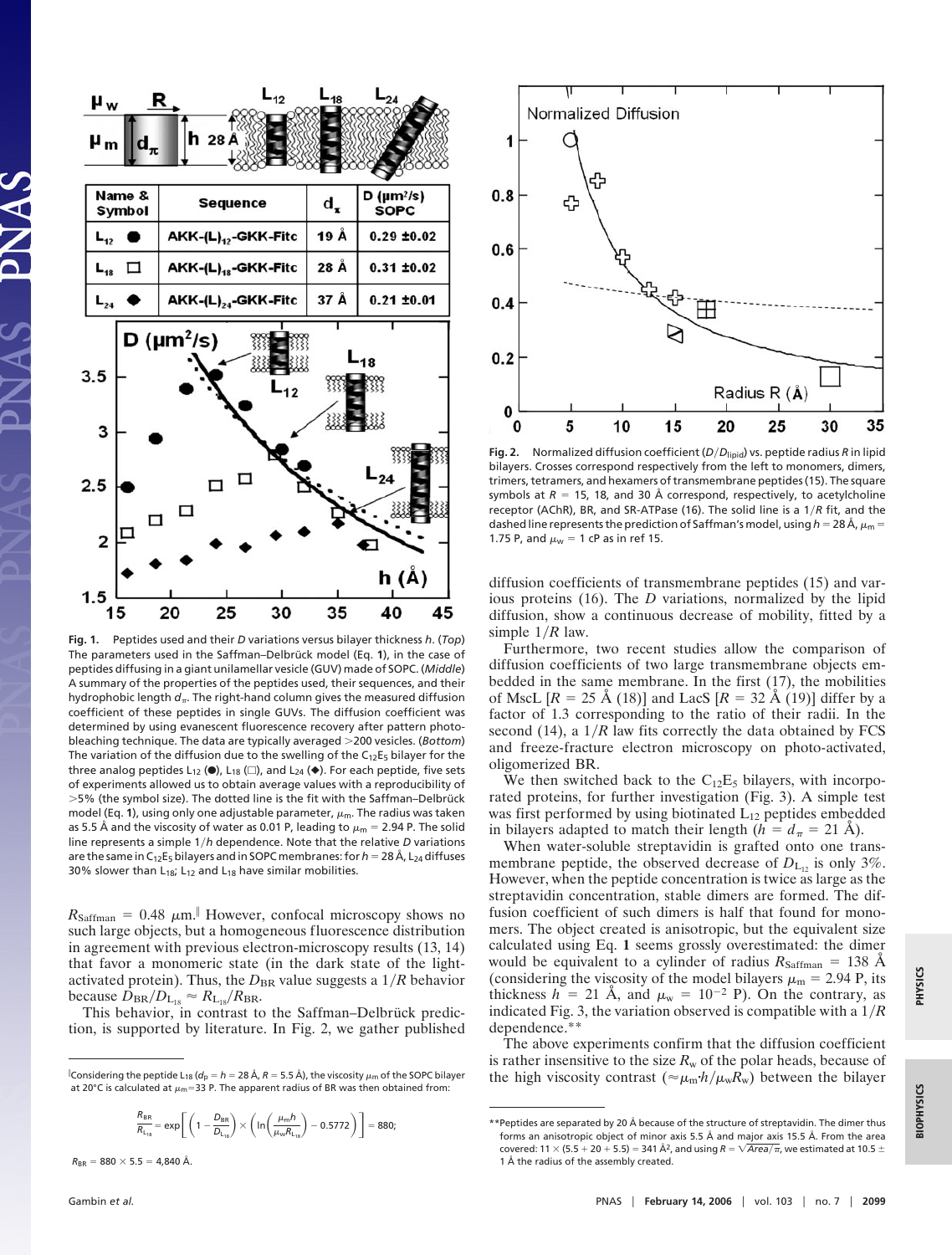

**Fig. 3.** Normalized diffusion coefficient  $(D/D_{L12})$  vs. peptide radius *R*, in C<sub>12</sub>E<sub>5</sub> bilayers. The formation of streptavidin-peptide assemblies is described in *Materials and Methods*. To avoid possible denaturation, the transmembrane proteins are embedded in dodecane-free membranes. The hydrophobic mismatch between protein height and bilayer thickness creates a local deformation. As discussed in *Materials and Methods*, this effect leads to a large uncertainty in the effective radius of the protein, represented by the horizontal bars in the plot. The diffusion coefficients are normalized by the diffusion of the L<sub>12</sub> peptide ( $R_{\text{L}_{12}}$  = 5.5 Å  $\approx$   $R_\text{SOPC}$ ), extrapolated to the thickness of a dry bilayer in Fig. 1 ( $D_0 = 4.8 \pm 0.2 \ \mu m^2/s$ ). From the measured *D* values and Eq. **1**, one can estimate the corresponding

$$
R_{\text{Saffman}}: \frac{R_{\text{Saffman}}}{R_{L_{12}}} = \text{exp}\Bigg[\Bigg(1-\frac{D_{\text{protein}}}{D_{L_{12}}}\Bigg) \times \Bigg( \text{In} \Bigg(\frac{\mu_m h}{\mu_w R_{L_{12}}}\Bigg) - 0.5772\Bigg)\Bigg],
$$

where  $h$  = 16 Å, and  $\mu_{\sf m}$  = 2.94 P,  $\mu_{\sf w}$  = 10<sup>–2</sup> P, as in Fig. 1. The dashed line is the fit using these parameters. For comparison, we indicate the radii calculated from the  $1/R$  law (solid line, as in Fig. 2):

$$
\frac{R_{(1/R)}}{R_{L_{12}}} = \frac{D_{\text{protein}}}{D_{L_{12}}}.
$$

and water. However, it varies strongly with the hydrophobic size of the diffusing object.

To further explore the dependence of *D* on the radius *R*, two  $\beta$ -barrel proteins, OmpA (20) and OprM (21), along with BR, were inserted in dodecane-free bilayers of  $C_{12}E_5$ . Compared with the diffusion of  $L_{12}$ , the protein diffusion constant is significantly reduced. We found a factor of 3.5 difference between the peptide and BR diffusion coefficients, as in SOPC membranes. Because  $h \leq d_{\pi}$ , the diffusing objects are not in strict Saffman conditions, but estimations can still be made using Eq. **1**, leading to radii of



Fig. 4. Normalized inverse diffusion coefficient  $D_{\text{ref}}/D$  vs. object radius *RR*ref, (open symbols are data gathered from the literature, and filled symbols are from this work). For peptide assemblies and proteins in  $C_{12}E_5$  bilayers (filled symbols as in Fig. 3), the peptide L<sub>12</sub> serves as reference:  $D_{\text{ref}}/D = D_{\text{L}_{12}}/D$ ; the BR in SOPC (gray triangle) is compared with the L<sub>18</sub> peptide:  $D_{\text{ref}}/D =$ *D*<sub>L18</sub>/*D*. As in Fig. 2, for oligomers of peptides (crosses), acetylcholine receptor (AChR), BR, and SR-ATPase (squares), the lipid diffusion serves as reference. The solid line is a power-law regression leading to  $D_{\text{ref}}/D \propto R^{1.04}$ ; for comparison, the dashed line represents the prediction of the Saffman-Delbrück model (Eq. **1**) (upper line, same as in Fig. 3, and lower fit as in Fig. 2).

 $R_{\text{Saffman}} \sim 160, 320, \text{ and } 520 \text{ Å}$  for the above proteins. These values are unrealistic, and greatly exceed the known radii of these proteins (Fig. 3). The data are well fitted by the 1*R* dependence (Fig. 3), using radii that are only slightly larger than the published values. The small increase in the effective radii most probably arises because of the mismatch between the protein height and membrane thickness, as discussed in the Fig. 3 legend.

Our experimental results, as well as published data, indicate that the diffusion coefficient is inversely proportional to the radius *R* of the diffusing object (Fig. 4) and to the thickness *h* of the membrane (Fig. 1). These observations suggest a heuristic Stokes–Einstein-like expression

$$
D = \frac{k_{\rm B} T \lambda}{4 \pi \mu_{\rm m} h \cdot R},\tag{2}
$$

where a characteristic length,  $\lambda$ , is introduced for dimensional reasons.

Saffman–Delbrück's model and its numerous extensions (22, 23) have developed a hydrodynamic approach for the diffusion of particles much larger than the bilayer molecules. The membrane was treated as a constant-viscosity, Newtonian fluid layer, its surface staying perfectly flat over large distances, creating purely two-dimensional flows.

The data presented here show a strong disagreement with the Saffman–Delbrück formula (Eq. 1). Under experimental conditions, the diffusing proteins are rarely six times larger than the lipid lateral dimension; this fact may lead to a breakdown of the validity of the hydrodynamic calculation.

The characteristic length,  $\lambda$ , accounts for the complex nature of the membrane (24) and should be related to the extent of membrane perturbation induced by the diffusing object. Because the viscosity of model membranes is far from being settled, the  $\lambda$  values can only be roughly estimated. For  $D = 1 \mu \text{m}^2/\text{s}, R = 5.5 \text{ Å}, h =$ 30 Å, and reported  $\mu_{\rm m}$  values ranging from 1 up to 10<sup>3</sup> P (2, 25), the corresponding  $\lambda$  values vary between 5 and 5,000 Å.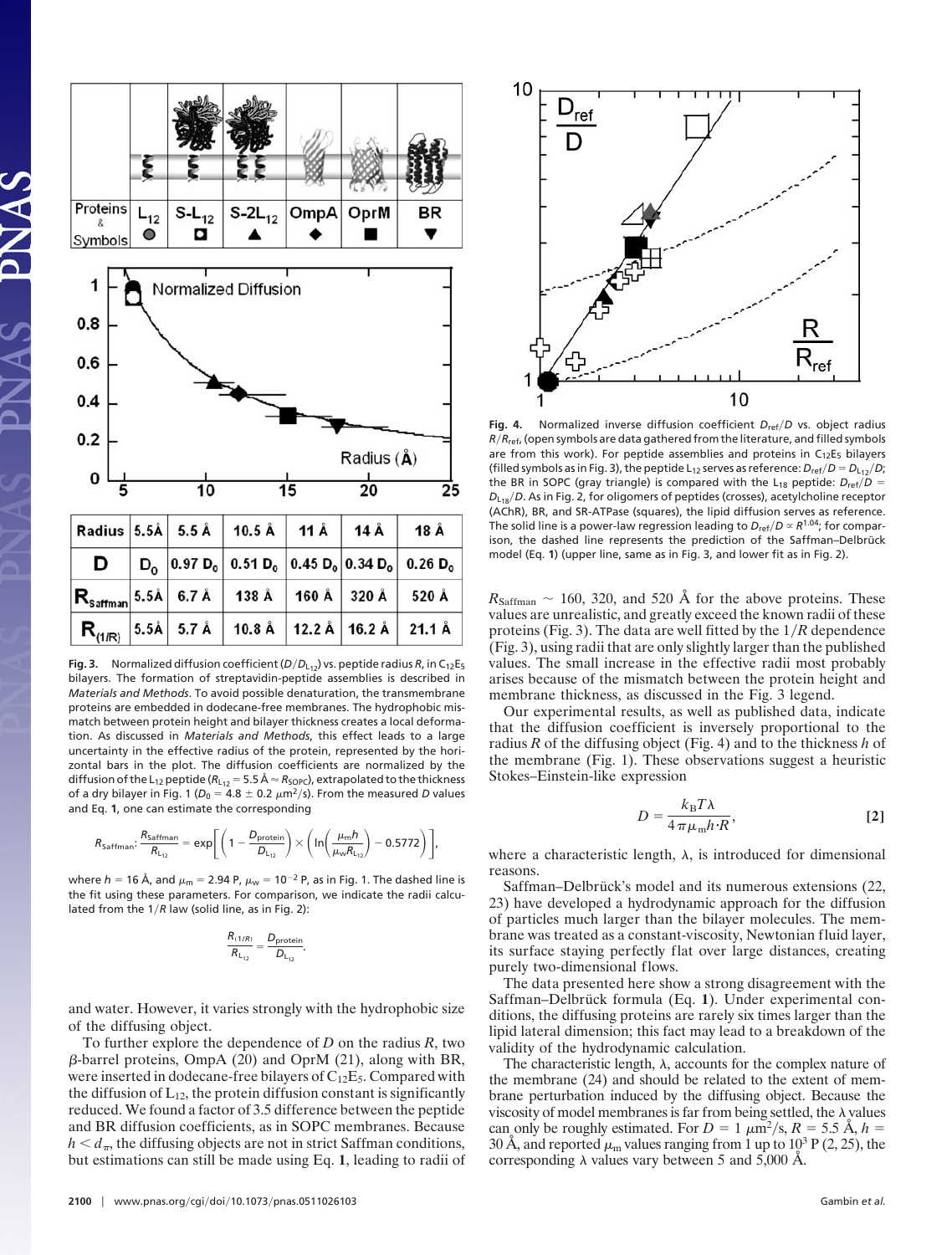It should be emphasized that, on molecular length-scales, the membrane is not a featureless continuum, because the lipid chains possess finite sizes and internal degrees of freedom. Molecular dynamics ''snapshots'' of bilayers show a very heterogeneous medium (26) with defects in the membrane packing. Supporting this view, a recent mesoscopic simulation (27) showed that ''the diffusive process occurs through collective and correlated motions of lipids," with a correlation length scale of  $\approx 10$  Å. On larger length scales, thermal fluctuations and undulations also may contribute to the dissipation of velocity gradients.

One can expect, however, that in the limit of macroscopic inclusions, such that  $R \gg \lambda$ , the analysis of Saffman–Delbruck still applies. At this stage, more theoretical work seems to be the next logical step.

#### **Conclusion**

Our data raise physical questions concerning our understanding of the bilayer ''fluid.'' The heuristic law we propose open perspectives for simple and widespread photobleaching or correlation spectroscopy techniques, which will give information about the peptide conformation or protein oligomerization in model systems of giant vesicles. In living cells, the fact that, even in the absence of physical barriers, clusters of proteins should diffuse much slower than dispersed receptors may be decisive when analyzing single particle tracking experiments.

#### **Materials and Methods**

**Peptides.** The synthetic peptides mimic the hydrophobic transmembrane  $\alpha$ -helical segments of integral membrane proteins (28). They consist of a simple hydrophobic  $\alpha$ -helix, capped at one or both ends by polar heads and labeled with a fluorescent group (FITC) or with biotin to enable an association reaction. A sequence of polyleucines of variable length (12, 18, or 24 aa) creates a robust and well characterized transmembrane domain; the anchoring to the surface of the bilayer is ensured by positively charged lysine residues. Fig. 1 illustrates and summarizes their properties.

**Synthesis.** Commercial solvents of analytical grade were redistilled before use. Peptides were synthesized and purified as trifluoroacetic acid (TFA) salts, using previously published solid-phase synthesis and reversed-phase high-performance liquid chromatographic procedures (29, 30).

#### **Proteins.**

- (*i*) OprM is a large protein of the outer membrane of *Pseudomonas aeruginosa*, whose structure is close to that of TolC; its hydrophobic domain is a  $\beta$ -barrel of 12 strands (21).
- (*ii*) Eight strands constitute the transmembrane domain of OmpA (20); its purification and handling are described in ref. 31.
- (*iii*) BR (12) is a protein with multitransmembrane segments, purified from purple membranes of *Halobacterium salinarium*. The BR was kept in its dark-adapted state during all experiments.

These proteins were labeled as described in ref. 11 or using Fluoreporter kits purchased from Molecular Probes and following the manufacturer's procedures.

**Preparation of the GUVs.** The vesicles were made of SOPC as the main component. The phospholipids used in this study were purchased from Avanti Polar Lipids and used without further purification.

Peptides were dissolved with lipids in chloroform, and the mixture (1 peptide for  $10<sup>3</sup>$  lipids) was spread and evaporated on rough Teflon substrates. After lipid hydration, giant vesicles were formed in 270 milliosmolar (mOsm) glucose solution (32, 33). The vesicle suspension was added to an aqueous sucrose solution or PBS buffer of a slightly higher osmolarity (290 mOsm) than that of the vesicles. The deflated vesicles can be micromanipulated and present a flat area in contact with the surfaces suitable for evanescent photobleaching. For the BR incorporation, an electroformation procedure was used. See ref. 11 for details.

**Lyotropic Phases.** Choosing  $C_{12}E_5$  as a suitable component, we found that the common surfactant used with transmembrane proteins,  $\beta$ -octylglucopyranoside ( $\beta$ -OG), acts as a perfect cosurfactant. Simply added to a mixture of water and  $C_{12}E_5$ ,  $\beta$ -OG helps the surfactant to create spontaneously a regular network of multiconnected bilayers and controls the properties of these "sponge" or  $L_3$  phases over the wide range of conditions (buffer, temperature, etc.) desired. The phases used in these experiments are mixtures of water: $C_{12}E_5$ : $\beta$ -OG in a 100:30:1 volume ratio.

The structure of the sponge phases has been extensively studied (34, 35). Small-angle x-ray scattering experiments were performed as a careful check of the phase properties, as described in refs. 36 and 37.

The thickness of such bilayers is perfectly controlled and can be increased up to 3-fold through the precise addition of a hydrophobic solvent (10). To simplify the analysis, we chose the solvent to keep the viscosity of the membrane constant upon swelling.

We tested the properties of the monolayers by labeled surfactants ( $C_{12}$ –FITC), and the bilayer by a labeled lipid (SOPC– 4-chloro-7-nitrobenz-2-oxa-1,3-diazole). The lipid inserts into one hydrophobic monolayer (8 Å) and tests the viscosity of an extra 6 Å. For dry bilayers  $[h = 16 \text{ Å } (38)]$ , the lipid tail contacts the opposite leaflet; upon swelling, midplane solvent progressively replaces that contribution to the friction.

Using dodecane, which matches the hydrophobic tails of the surfactant, the swelling has no apparent effect on the viscosities.  $D_{\text{SOPC}}$  remains constant (5  $\pm$  0.2  $\mu$ m<sup>2</sup>/s), and  $D_{\text{C12}}$  stays at 8  $\pm$ 0.2  $\mu$ m<sup>2</sup>/s. Using shorter chains, the viscosity of the monolayer is decreased, whereas branched hydrocarbons cause an increase of the midplane friction.

To avoid insertion defects, the peptides were incorporated into dry bilayers of  $C_{12}E_5$ ; dodecane then was added in a step-by-step process. To eliminate the possibility of destructive interactions between dodecane and the complex transmembrane domains of the proteins, OmpA, OprM, and BR were embedded in dry bilayers.

In this case, the protein hydrophobic height is larger than the hydrophobic thickness of the bilayer, creating a local deformation. Different studies (26, 39) estimate that this perturbation extends on the length scale of one to two surfactant molecules. Such a surfactant annulus may either diffuse along with the protein as a compact block or be constantly regenerated as surfactant molecules adjacent to or near the protein exchange with those further away. Thus, the pertinent dimension of the diffusing ''object'' could be either equal to the protein radius or 10 Å larger.

The hypothesis of aggregation of diffusing species, leading to much larger radii, is unlikely at our protein/surfactant ratio of 1:106, and the recovery of fluorescence would not be purely monoexponential as observed.

Streptavidin-peptide assemblies were prepared as follows.

(*i*) in the absence of peptides, we checked that the high mobility (15  $\mu$ m<sup>2</sup>/s) of streptavidin corresponds to this large soluble protein (50 Å in diameter), confined between the bilayers but without interactions with these bilayers. (Streptavidin labeled with FITC was purchased from Interchim, Montluçon, France.)

**PHYSICS**